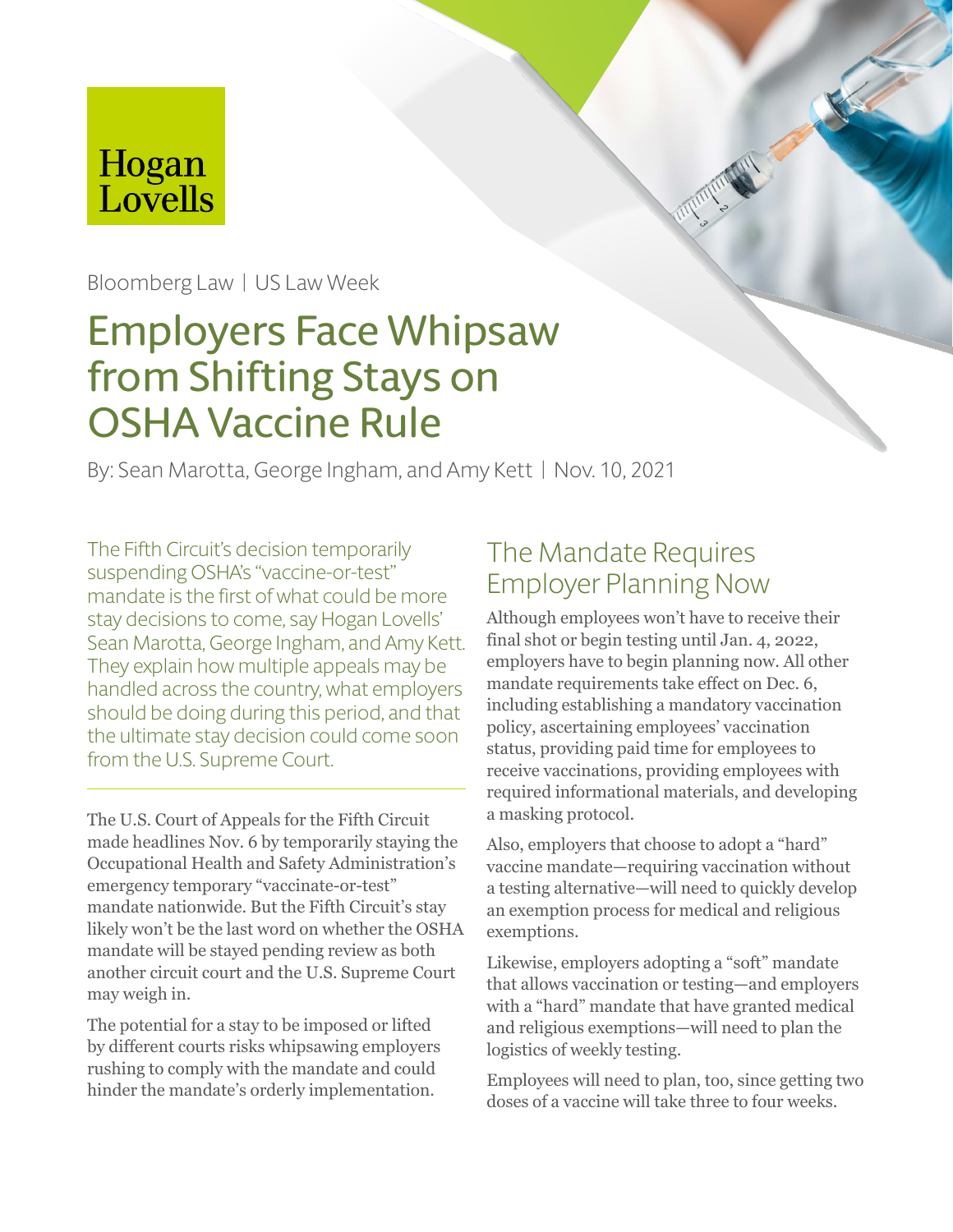For employers deciding whether to begin those efforts or hold off while challenges are being litigated, knowing whether the mandate will be stayed is an important data point.

#### 'Multicircuit Lottery' May Cut Short Fifth Circuit's Stay

Under the Occupational Safety and Health Act, challenges to OSHA emergency standards like the mandate are heard by the appeals court where the challenger "resides or has its principal place of business." 29 U.S.C. § 655(f). But there might be multiple suits from challengers in different circuits, and Congress wanted one court of appeals to decide a standard's legality.

The "multicircuit lottery," set out in 28 U.S.C. §2112(a), determines which court gets the job. Challengers that file their suits within 10 days of the standard's issuance and follow certain steps get the circuit where they filed entered into a "lottery" held by the Judicial Panel on Multidistrict Litigation (JPML). The JPML's clerk selects a circuit at random, and all suits challenging the standard are transferred to and consolidated in that circuit.

The lottery creates gamesmanship opportunities. Mandate opponents have filed suit in circuits with a majority of judges appointed by Republican presidents in the hopes of drawing an ideologically favorable panel.

Over the next week, mandate supporters will likely file suits contending the mandate is not stringent enough in circuits where a majority of judges were appointed by Democratic presidents to have the best chance of strengthening the mandate or at least upholding it in its current form.

The last day for challengers to get a ticket for the lottery is Nov. 15. OSHA will presumably transmit the petitions to the JPML quickly—as soon as Nov. 16—and we may know the lucky circuit the same day or the day after.

Until the JPML conducts its drawing, the circuits where suits are filed are allowed to stay the rule,  $28$  U.S.C.  $\S2112(a)(4)$ , explaining the Fifth Circuit's Nov. 6 stay. But the statute allows the JPML's selected circuit to revoke or extend the Fifth Circuit's stay—meaning the stay may be short lived.

#### The Supreme Court Will Likely Have The Final Word

Even then, the courts of appeals are unlikely to have the last say on whether the mandate is stayed. If the JPML's selected circuit declines to vacate the Fifth Circuit's stay, expect OSHA to ask the Supreme Court to lift the stay while the challenges are heard on the merits.

By contrast, if the circuit selected in the lottery lifts the Fifth Circuit's stay, expect the mandate challengers to ask the Supreme Court to reimpose one.

These emergent "shadow docket" applications have been criticized in recent months, but the Supreme Court will probably be the one to decide whether the mandate will go into effect while suits play out.

### What Should Employers Do?

The potential for two more courts to decide the mandate's fate pending appeal is enough to confuse any conscientious human resources